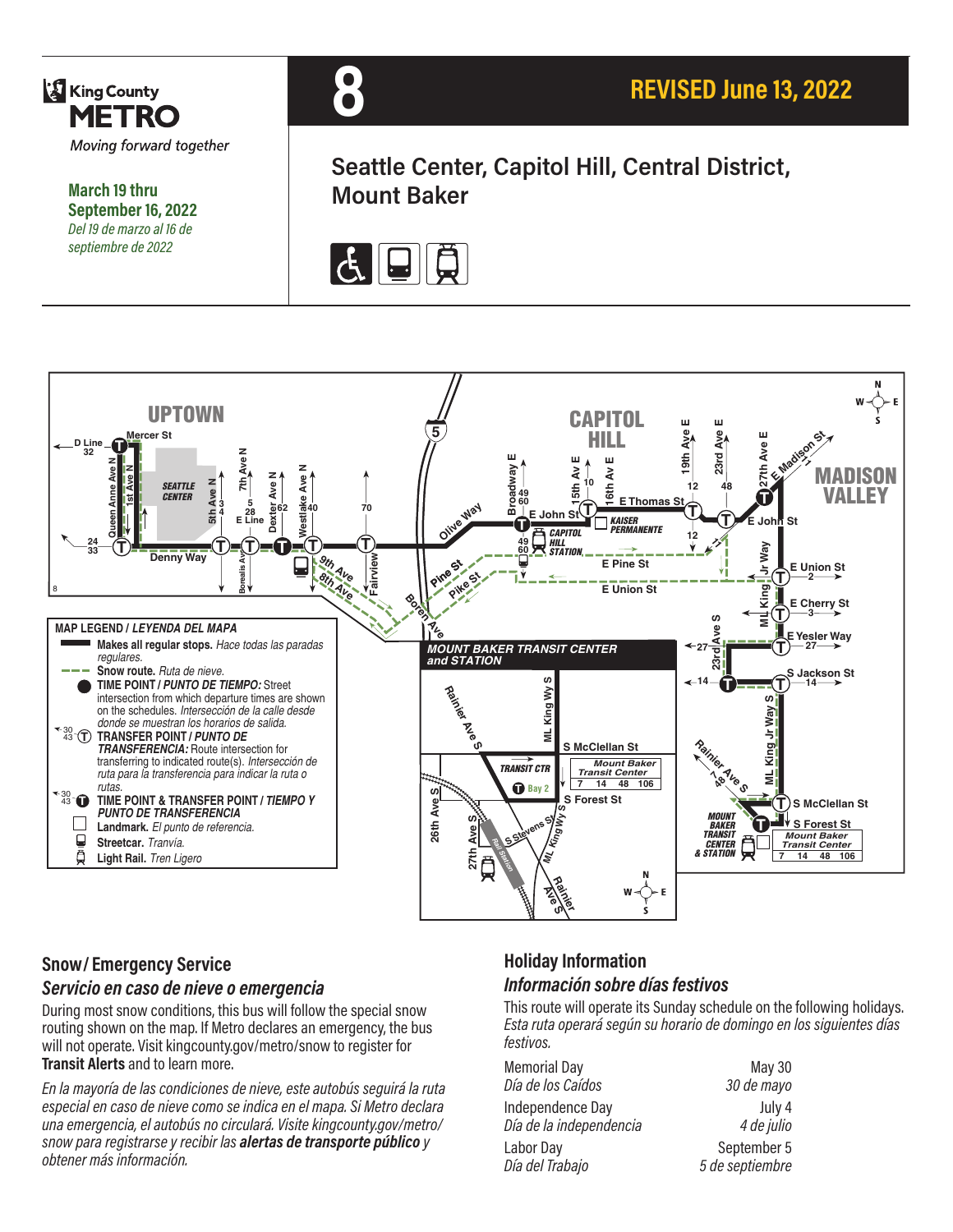## Route 8 Monday thru Friday to Seattle Center

*Servicio de lunes a viernes a Seattle Center*

|                | Central<br><b>District</b>               | <b>Madison</b><br><b>Valley</b> | <b>Capitol Hill</b>          | South Lake<br>Union          | Lower<br>Queen<br>Anne              |  |
|----------------|------------------------------------------|---------------------------------|------------------------------|------------------------------|-------------------------------------|--|
| TC Bay 2       | Mount Baker 23rd Ave S &<br>S Jackson St | E Madison<br>St & 27th<br>Ave E | E John St<br>&<br>Broadway E | Denny Way<br>&<br>Dexter Ave | Mercer St &<br>Queen Annel<br>Ave N |  |
| Stop #8402     | Stop #12550                              | Stop #12322                     | Stop #29262                  | Stop #2295                   | Stop #2370                          |  |
| 5:31           | 5:37                                     | 5:45                            | 5:52<br>6:22                 | 6:00‡                        | 6:07‡                               |  |
| 6:01           | 6:07                                     | 6:15                            |                              | $6:31\dagger$                | 6:39 <sup>‡</sup>                   |  |
| 6:21           | 6:28                                     | 6:36                            | 6:44                         | 6:53‡                        | 7:01‡                               |  |
| 6:41           | 6:48                                     | 6:56                            | 7:04                         | $7:13+$                      | $7:21+$                             |  |
| 6:56           | 7:03                                     | 7:11                            | 7:19                         | 7:28‡                        | 7:37 <sup>‡</sup>                   |  |
| 7:09           | 7:16                                     | 7:24                            | 7:33                         | 7:43‡                        | 7:52‡                               |  |
| 7:21           | 7:29                                     | 7:38                            | 7:47                         | 7:57‡                        | 8:06‡                               |  |
| 7:33           | 7:41                                     | 7:50                            | 7:59                         | 8:09 <sup>‡</sup>            | 8:18‡                               |  |
| 7:45           | 7:53                                     | 8:02                            | 8:11                         | $8:21$ ‡                     | 8:30‡                               |  |
| 7:57           | 8:05                                     | 8:14                            | 8:23                         | 8:32 <sup>‡</sup>            | $8:41\ddagger$                      |  |
| 8:09           | 8:17                                     | 8:26                            | 8:36                         | 8:45‡                        | 8:54‡                               |  |
| 8:21           | 8:29                                     | 8:38                            | 8:48                         | 8:57‡                        | 9:06‡                               |  |
| 8:33           | 8:41                                     | 8:50                            | 9:00                         | 9:09‡                        | 9:18‡                               |  |
| 8:46           | 8:54                                     | 9:03                            | 9:12                         | $9:21$ ‡                     | $9:30+$                             |  |
| 9:01           | 9:09                                     | 9:17                            | 9:26                         | 9:35 <sup>‡</sup>            | 9:44 <sup>‡</sup>                   |  |
| 9:16           | 9:24                                     | 9:32                            | 9:41                         | $9:50$ ‡                     | 9:59‡                               |  |
| 9:31           | 9:39                                     | 9:47                            | 9:56                         | 10:05‡                       | 10:14‡                              |  |
| 9:46           | 9:54                                     | 10:02                           | 10:11                        | 10:20‡                       | 10:29‡                              |  |
| 10:01          | 10:09                                    | 10:17                           | 10:26                        | 10:35‡                       | 10:44‡                              |  |
| 10:16          | 10:24                                    | 10:32                           | 10:41                        | 10:50‡                       | 10:59‡                              |  |
| 10:31          | 10:39                                    | 10:47                           | 10:56                        | 11:05‡                       | 11:14‡                              |  |
| 10:46          | 10:54                                    | 11:02                           | 11:11                        | 11:20‡                       | 11:29‡                              |  |
| 11:01          | 11:09                                    | 11:17                           | 11:26                        | 11:35‡                       | 11:44‡                              |  |
| 11:16          | 11:24                                    | 11:32                           | 11:41                        | 11:50‡                       | 11:59‡                              |  |
| 11:31          | 11:39                                    | 11:47                           | 11:56                        | 12:05‡                       | 12:14‡                              |  |
| 11:46          | 11:54                                    | 12:02                           | 12:11                        | 12:20‡                       | 12:29‡                              |  |
| 12:01          | 12:09                                    | 12:17                           | $\bar{1}\bar{2}$ :26         | 12:35‡                       | 12:44‡                              |  |
| 12:16          | 12:24                                    | 12:32                           | 12:41                        | 12:50‡                       | 12:59‡                              |  |
| 12:31          | 12:39                                    | 12:47                           | 12:56                        | 1:05‡                        | 1:14‡                               |  |
| 12:46          | 12:54                                    | 1:02                            | 1:11                         | 1:20‡                        | 1:30‡                               |  |
| 1:01           | 1:09                                     | 1:17                            | 1:26                         | 1:36‡                        | 1:46‡                               |  |
| 1:16           | 1:24                                     | 1:33                            | 1:42                         | 1:52‡                        | 2:02‡                               |  |
| 1:31           | 1:39                                     | 1:48                            | 1:57                         | 2:07‡                        | 2:17‡                               |  |
| 1:46           | 1:54                                     | 2:03                            | 2:12                         | $2:22 \;$                    | 2:32‡                               |  |
| 2:01           | 2:09                                     | 2:18                            | 2:27                         | 2:37‡                        | 2:47‡                               |  |
| 2:16<br>2:31   | 2:24<br>2:39                             | 2:33<br>2:48                    | 2:42<br>2:57                 | 2:52‡                        | 3:02‡                               |  |
| 2:46           | 2:54                                     | 3:03                            | 3:12                         | 3:07‡<br>3:23‡               | 3:17‡<br>3:33‡                      |  |
| 3:01           | 3:09                                     | 3:18                            | 3:27                         | 3:38 <sup>‡</sup>            | 3:48‡                               |  |
| 3:16           | 3:24                                     | 3:33                            | 3:42                         | 3:54‡                        | 4:04‡                               |  |
| 3:31           | 3:39                                     | 3:48                            | 3:57                         | 4:09‡                        | 4:19‡                               |  |
| 3:46           | 3:54                                     | 4:03                            | 4:12                         | 4:24‡                        | 4:34‡                               |  |
| 4:01           | 4:09                                     | 4:18                            | 4:27                         | 4:39‡                        | 4:49‡                               |  |
| 4:16           | 4:24                                     | 4:33                            | 4:42                         | 4:54‡                        | 5:04‡                               |  |
| 4:31           | 4:39                                     | 4:48                            | 4:57                         | 5:09‡                        | 5:19‡                               |  |
| 4:46           | 4:54                                     | 5:03                            | 5:12                         | 5:24‡                        | 5:34‡                               |  |
| 4:58           | 5:06                                     | 5:15                            | 5:24                         | 5:36‡                        | 5:46‡                               |  |
| 5:10           | 5:18                                     | 5:27                            | 5:36                         | 5:48‡                        | 5:58‡                               |  |
| 5:22           | 5:30                                     | 5:39                            | 5:48                         | 6:00‡                        | 6:10‡                               |  |
| 5:34           | 5:42                                     | 5:51                            | 6:00                         | 6:12‡                        | 6:22‡                               |  |
| 5:46           | 5:54                                     | 6:03                            | 6:12                         | 6:24‡                        | 6:34‡                               |  |
| 5:58           | 6:06                                     | 6:15                            | 6:24                         | 6:36#                        | 6:45#                               |  |
| 6:10           | 6:18                                     | 6:27                            | 6:36                         | 6:47‡                        | 6:56‡                               |  |
| 6:22           | 6:30                                     | 6:38                            | 6:47                         | 6:58 <sup>‡</sup>            | 7:07‡                               |  |
| 6:34           | 6:42                                     | 6:50                            | 6:59                         | 7:10‡                        | 7:19‡                               |  |
| 6:46           | 6:54                                     | 7:02                            | 7:10                         |                              | 7:29‡                               |  |
| 7:00           | 7:08                                     | 7:16                            | 7:24                         | 7:20‡<br>7:34‡               | $7:43+$                             |  |
| 7:15           | 7:23                                     | 7:31                            | 7:39                         | 7:49‡                        | 7:58‡                               |  |
| 7:30           | 7:38                                     | 7:46                            | 7:54                         | 8:04‡                        | 8:13‡                               |  |
| 7:45           | 7:53                                     | 8:01                            | 8:09                         | 8:19‡                        | 8:28‡                               |  |
| 8:00           | 8:08                                     | 8:16                            | 8:24                         | 8:34‡<br>8:52 <sup>‡</sup>   | 8:43‡                               |  |
| 8:20           | 8:28                                     | 8:36                            | 8:44                         | 9:10‡                        | 9:01‡                               |  |
| 8:40           | 8:47                                     | 8:54                            | 9:02                         |                              | 9:19‡                               |  |
| 9:00           | 9:07                                     | 9:14                            | 9:22                         | 9:30‡                        | 9:39‡                               |  |
| 9:20           | 9:27                                     | 9:34                            | 9:42                         | 9:50‡                        | 9:59‡                               |  |
| 9:40           | 9:47                                     | 9:54                            | 10:02                        | 10:09‡                       | 10:17‡                              |  |
| 10:00          | 10:06                                    | 10:13                           | 10:20                        | 10:27‡                       | 10:35‡                              |  |
| 10:30          | 10:36                                    | 10:43                           | 10:50                        | 10:57‡                       | 11:05‡                              |  |
| 11:00          | 11:06                                    | 11:13                           | 11:20                        | 11:27‡                       | 11:35‡                              |  |
| 11:30          | 11:36                                    | 11:43                           | 11:50                        | 11:57‡                       | 12:05‡                              |  |
| 12:00<br>12:30 | 12:06<br>12:36                           | 12:13<br>12:43                  | 12:20<br>12:50               | $\frac{12:271}{12:571}$      | 12:35‡<br>1:05‡                     |  |
| ŧ              | <b>Bold PM</b> time<br>Estimated time.   |                                 |                              |                              |                                     |  |

## Route 8 Monday thru Friday to Capitol Hill, Mount Baker

*Servicio de lunes a viernes a Capitol Hill, Mount Baker*

| Lower<br>Queen<br>Anne               | <b>South Lake</b><br><b>Union</b> | <b>Capitol Hill</b>                  | <b>Madison</b><br><b>Valley</b> | <b>Central</b><br>District       |                                                                |
|--------------------------------------|-----------------------------------|--------------------------------------|---------------------------------|----------------------------------|----------------------------------------------------------------|
| Queen Anne<br>Ave N &<br>W Mercer St | Denny Way<br>&<br>Dexter Ave      | E John St<br>&<br>Broadway E         | E Madison<br>St & 27th<br>Ave E | S Jackson St                     | 23rd Ave S & Mount Baker<br>TC Bay 2                           |
| Stop #2672                           | Stop #2250                        | Stop #29270                          | Stop #12380                     | Stop #12010                      | Stop #8402                                                     |
| 5:01                                 | 5:05                              | 5:10                                 | 5:17                            | 5:25                             | 5:31                                                           |
| 5:31                                 | 5:35                              | 5:40                                 | 5:47                            | 5:55                             | 6:01‡                                                          |
| 6:01                                 | 6:05                              | 6:10                                 | 6:17                            | 6:25                             | 6:31‡                                                          |
| 6:31                                 | 6:36                              | 6:42                                 | 6:49                            | 6:57                             | 7:06#                                                          |
| 6:46                                 | 6:51                              | 6:58                                 | 7:06                            | 7:15                             | 7:24‡                                                          |
| 7:00                                 | 7:06                              | 7:13                                 | 7:21                            | 7:30                             | 7:41                                                           |
| 7:15                                 | 7:21                              | 7:28                                 | 7:36                            | 7:45                             | 7:56 <sup>‡</sup>                                              |
| 7:30                                 | 7:36                              | 7:44                                 | $7:52$<br>$8:02$                | 8:01                             | 8:12                                                           |
| 7:40<br>7:50<br>8:00<br>8:10         | 7:46<br>7:56<br>8:06<br>8:16      | 7:54<br>8:04<br>8:14<br>8:24<br>8:34 | 8:12<br>8:22<br>8:32<br>8:42    | 8:11<br>8:21<br>8:31<br>8:42     | 8:22#<br>8:32‡<br>8:40 <sup>‡</sup><br>$8:51\ddagger$<br>9:01‡ |
| $\frac{8:20}{8:30}$<br>8:42<br>8:54  | $8:26$<br>$8:36$<br>8:48<br>9:00  | 8:44<br>8:56                         | 8:52<br>9:04<br>9:16            | $8:52$<br>$9:02$<br>9:14<br>9:26 | 9:11<br>9:23‡<br>9:35 <sup>‡</sup>                             |
| 9:06<br>$9:21$<br>$9:36$             | 9:12<br>9:27<br>9:42              | 9:08<br>9:20<br>9:35<br>9:50         | 9:28<br>9:43<br>9:58            | 9:38<br>9:53<br>10:07            | 9:47‡<br>10:02‡<br>10:16‡                                      |
| 9:51                                 | 9:57                              | 10:05                                | 10:13                           | 10:22                            | 10:31‡                                                         |
| 10:05                                | 10:11                             | 10:19                                | 10:27                           | 10:36                            | 10:45‡                                                         |
| 10:20                                | 10:26                             | 10:34                                | 10:42                           | 10:51                            | 11:00‡                                                         |
| 10:35                                | 10:41                             | 10:49                                | 10:57                           | 11:06                            | 11:15‡                                                         |
| 10:50                                | 10:56                             | 11:04                                | 11:12                           | 11:21                            | 11:30‡                                                         |
| 11:05                                | 11:11                             | 11:19                                | 11:27                           | 11:36                            | 11:46‡                                                         |
| 11:20                                | 11:26                             | 11:34                                | 11:43                           | 11:53                            | 12:03‡                                                         |
| 11:35                                | 11:41                             | 11:49                                | 11:58                           | 12:08                            | 12:18‡                                                         |
| 11:50                                | 11:56                             | 12:04                                | 12:13                           | 12:23                            | 12:33‡                                                         |
| 12:05                                | 12:11                             | 12:19                                | 12:28                           | 12:38                            | 12:48‡                                                         |
| 12:20                                | 12:26                             | 12:34                                | 12:43                           | 12:53                            | $1:03+$                                                        |
| 12:35                                | 12:41                             | 12:49                                | 12:58                           | 1:08                             | 1:18‡                                                          |
| 12:50                                | 12:56                             | 1:04                                 | 1:13                            | 1:23                             | 1:33‡                                                          |
| 1:05                                 | 1:11                              | 1:19                                 | 1:28                            | 1:38                             | 1:48‡                                                          |
| 1:20                                 | 1:26                              | 1:34                                 | 1:43                            | 1:54                             | 2:04‡                                                          |
| 1:35                                 | 1:41                              | 1:50                                 | 1:59                            | 2:10                             | 2:20‡                                                          |
| 1:50                                 | 1:56                              | 2:05                                 | 2:14                            | 2:25                             | 2:35 <sup>‡</sup>                                              |
| 2:05                                 | 2:11                              | 2:20                                 | 2:29                            | 2:40                             | 2:50‡                                                          |
| 2:20                                 | 2:26                              | 2:35                                 | 2:44                            | 2:55                             | 3:05‡                                                          |
| 2:35                                 | 2:41                              | 2:50                                 | 2:59                            | 3:10                             | 3:20‡                                                          |
| 2:51                                 | 2:57                              | 3:06                                 | 3:15                            | 3:26                             | 3:36‡                                                          |
| 3:06                                 | 3:12                              | 3:21                                 | 3:30                            | 3:41                             | 3:51‡                                                          |
| 3:21                                 | 3:27                              | 3:36                                 | 3:45                            | 3:56                             | 4:08‡                                                          |
| 3:36                                 | 3:42                              | 3:51                                 | 4:00                            | 4:11                             | 4:23‡                                                          |
| 3:51                                 | 3:57                              | 4:06                                 | 4:15                            | 4:26                             | 4:38 <sup>‡</sup>                                              |
| 4:06                                 | 4:12                              | 4:21                                 | 4:30                            | 4:41                             | 4:53‡                                                          |
| 4:21                                 | 4:27                              | 4:36                                 | 4:45                            | 4:56                             | 5:08‡                                                          |
| 4:36                                 | 4:42                              | 4:51                                 | 5:00                            | 5:11                             | 5:22‡                                                          |
| 4:51                                 | 4:57                              | 5:06                                 | 5:15                            | 5:26                             | 5:37‡                                                          |
| 5:06                                 | 5:12                              | 5:21                                 | 5:30                            | 5:41                             | 5:52‡                                                          |
| 5:19                                 | 5:25                              | 5:34                                 | 5:43                            | 5:54                             | 6:05‡                                                          |
| 5:31                                 | 5:37                              | 5:46                                 | 5:55                            | 6:06                             | 6:17‡                                                          |
| 5:43                                 | 5:49                              | 5:58                                 | 6:07                            | 6:17                             | 6:281                                                          |
| 5:57                                 | 6:03                              | 6:12                                 | 6:20                            | 6:30                             | 6:41‡                                                          |
| 6:11                                 | 6:17                              | 6:26                                 | 6:34                            | 6:44                             | 6:551                                                          |
| 6:26                                 | 6:32                              | 6:41                                 | 6:49                            | 6:59                             | 7:10‡                                                          |
| 6:41                                 | 6:47                              | 6:56                                 | 7:04                            | 7:13                             | $7:23+$                                                        |
| 6:56<br>7:11<br>7:25                 | 7:02<br>7:17<br>7:31              | 7:10<br>7:25<br>7:39                 | 7:18<br>7:33<br>7:47            | 7:27<br>7:42<br>7:56             | 7:37‡<br>7:52‡<br>8:06#<br>8:21#                               |
| 7:40<br>7:55<br>8:10<br>8:25         | 7:46<br>8:01<br>8:16<br>8:31      | 7:54<br>8:09<br>8:24<br>8:39         | 8:02<br>8:17<br>8:32<br>8:47    | 8:11<br>8:26<br>8:41<br>8:56     | 8:36#<br>$8:51\ddagger$<br>9:06‡                               |
| 8:40                                 | 8:46                              | 8:54                                 | 9:02                            | 9:11                             | 9:21‡                                                          |
| 8:55                                 | 9:01                              | 9:09                                 | 9:17                            | 9:26                             | 9:36‡                                                          |
| 9:15                                 | 9:21                              | 9:29                                 | 9:37                            | 9:46                             | 9:54‡                                                          |
| 9:35                                 | 9:41                              | 9:48                                 | 9:56                            | 10:05                            | 10:13‡                                                         |
| 9:54                                 | 10:00                             | 10:07                                | 10:15                           | 10:24                            | 10:32‡                                                         |
| 10:24                                | 10:30                             | 10:37                                | 10:45                           | 10:54                            | 11:02‡                                                         |
| 10:54                                | 11:00                             | 11:07                                | 11:15                           | 11:24                            | 11:31‡                                                         |
| 11:25                                | 11:30                             | 11:37                                | 11:44                           | 11:52                            | 11:59‡                                                         |
| 11:53                                | 11:58                             | 12:05                                | 12:12                           | 12:20                            | 12:27‡                                                         |
| 12:23                                | 12:28                             | 12:35                                | 12:42                           | 12:50                            | 12:57‡                                                         |
| <b>Bold PM time</b>                  |                                   |                                      |                                 |                                  |                                                                |

‡ Estimated time.

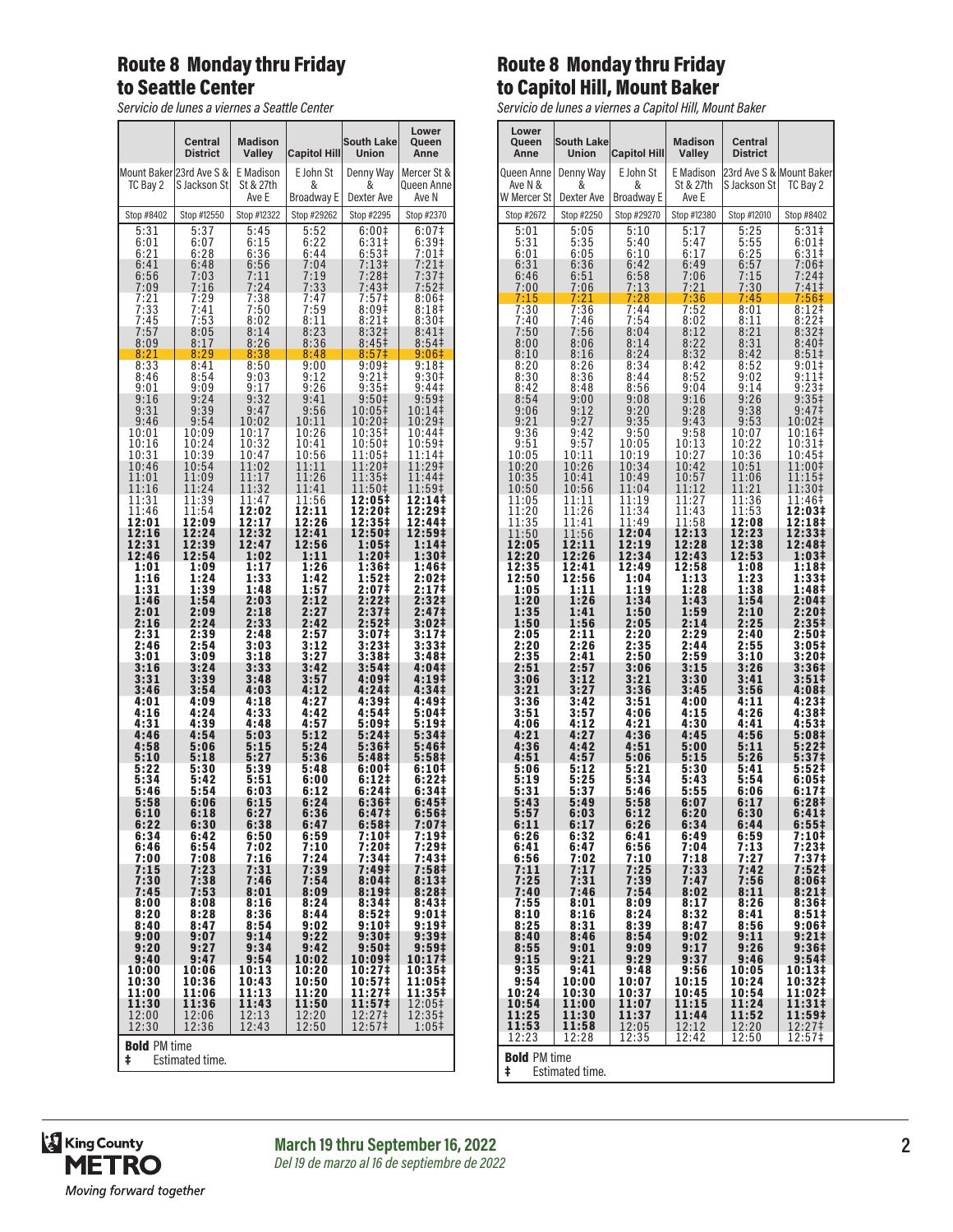## Route 8 Saturday to Seattle Center

*Servicio de al sábado a Seattle Center*

|                                             | <b>Central</b><br><b>District</b> | <b>Madison</b><br>Valley | <b>Capitol Hill</b> | <b>South Lake</b><br><b>Union</b> | Lower<br>Queen<br>Anne       |
|---------------------------------------------|-----------------------------------|--------------------------|---------------------|-----------------------------------|------------------------------|
|                                             | Mount Baker 23rd Ave S &          | E Madison<br>St & 27th   | E John St<br>&      | Denny Way<br>&                    | Mercer St &<br>Queen Anne    |
| TC Bay 2                                    | S Jackson St                      | Ave E                    | Broadway E          | Dexter Ave                        | Ave N                        |
| Stop #8402                                  | Stop #12550                       | Stop #12322              | Stop #29262         | Stop #2295                        | Stop #2370                   |
| 6:21                                        | 6:28<br>6:58                      | 6:35<br>7:05             | 6:42<br>7:12        | $6:51$<br>7:21‡                   | 6:58 <sup>‡</sup><br>7:28‡   |
| $\frac{6:51}{7:22}$<br>7:51                 | 7:29                              | 7:36                     | 7:43                | 7:52‡                             | 7:59‡<br>8:29‡               |
| 8:06                                        | 7:58<br>8:14                      | 8:05<br>8:21             | 8:13<br>8:29        | 8:221<br>8:38 <sup>‡</sup>        | 8:45 <sup>‡</sup>            |
| 8:21<br>8:36                                | 8:29<br>8:44                      | 8:36<br>8:52             | 8:44<br>9:00        | 8:53 <sup>‡</sup><br>9:09‡        | 9:001<br>9:17‡               |
| 8:51                                        | 8:59                              | 9:07                     | 9:16                | 9:25‡                             | 9:33 <sup>‡</sup>            |
| 9:05<br>9:20                                | 9:13<br>9:28                      | 9:22<br>9:37             | 9:32<br>9:47        | 9:41<br>9:56‡                     | 9:49 <sup>‡</sup><br>10:04‡  |
| 9:35<br>9:51                                | 9:43<br>9:59                      | 9:52<br>10:08            | 10:02<br>10:18      | 10:11‡<br>10:27‡                  | 10:19‡<br>10:35‡             |
| 10:06                                       | 10:14                             | 10:23                    | 10:33               | 10:42‡                            | 10:50‡                       |
| 10:21<br>10:36                              | 10:29<br>10:44                    | 10:38<br>10:53           | 10:48<br>11:03      | 10:57‡<br>11:13‡                  | 11:05‡<br>11:21‡             |
| 10:51                                       | 10:59<br>11:14                    | 11:08                    | 11:19<br>11:34      | 11:29‡<br>11:44‡                  | 11:37‡<br>11:53‡             |
| 11:06<br>11:21                              | 11:29                             | 11:23<br>11:38           | 11:49               | 11:59‡                            | 12:08‡                       |
| 11:36<br>11:51                              | 11:45<br>12:00                    | 11:54<br>12:09           | 12:05<br>12:20      | 12:15‡<br>12:30‡                  | 12:24‡<br>12:39‡             |
| 12:06                                       | 12:15<br>12:30                    | 12:24                    | 12:35               | 12:45‡                            | 12:54‡                       |
| 12:21<br>12:36                              | 12:45                             | 12:39<br>12:54           | 12:50<br>1:05       | 1:00‡<br>1:15‡                    | 1:09‡<br>1:24 <sup>‡</sup>   |
| 12:51<br>1:06                               | 1:00<br>1:15                      | 1:09<br>1:24             | 1:20<br>1:35        | 1:30‡<br>1:45‡                    | 1:40‡<br>1:55‡               |
| 1:21                                        | 1:30                              | 1:40                     | 1:50                | 2:00‡                             | 2:10‡                        |
| 1:36<br>1:51                                | 1:45<br>2:00                      | 1:55<br>2:10             | 2:05<br>2:20        | 2:15‡<br>2:30‡                    | 2:25‡<br>2:40‡               |
| 2:06<br>2:21                                | 2:15<br>2:30                      | 2:25<br>2:40             | 2:35<br>2:50        | 2:45 <sup>‡</sup><br>3:00‡        | 2:55‡<br>3:10‡               |
| 2:36                                        | 2:45                              | 2:55                     | 3:05                | 3:15‡                             | 3:25‡                        |
| 2:51<br>3:06                                | 3:00<br>3:15                      | 3:10<br>3:25             | 3:20<br>3:35        | 3:30‡<br>3:45‡                    | 3:40‡<br>3:55‡               |
| 3:21<br>3:36                                | 3:30<br>3:45                      | 3:40<br>3:55             | 3:50<br>4:05        | 4:00‡<br>4:15‡                    | 4:10#<br>4:25‡               |
| 3:51                                        | 4:00                              | 4:10                     | 4:20                | 4:30‡                             | 4:40‡                        |
| 4:06<br>4:21                                | 4:15<br>4:30                      | 4:24<br>4:39             | 4:34<br>4:49        | 4:44‡<br>4:59‡                    | 4:54‡<br>5:09‡               |
| 4:36<br>4:51                                | 4:45<br>5:00                      | 4:54<br>5:09             | 5:04<br>5:19        | 5:141<br>5:29‡                    | 5:24‡<br>5:39‡               |
| 5:06                                        | 5:15                              | 5:24                     | 5:34                | 5:43‡                             | 5:53‡                        |
| 5:21<br>5:36                                | 5:30<br>5:44                      | 5:39<br>5:53             | 5:49<br>6:03        | 5:58 <sup>‡</sup><br>6:12‡        | 6:08‡<br>6:22‡               |
| 5:51                                        | 5:59                              | 6:08<br>6:23             | 6:18                | 6:27‡<br>6:42‡                    | 6:37 <sup>‡</sup><br>6:52‡   |
| 6:06<br>6:21                                | 6:14<br>6:29                      | 6:38                     | 6:33<br>6:48        | 6:57‡                             | 7:07‡                        |
| 6:36<br>6:51                                | 6:44<br>6:59                      | 6:53<br>7:08             | 7:03<br>7:18        | 7:12‡<br>7:27‡                    | 7:22‡<br>7:37‡               |
| 7:06                                        | 7:14                              | 7:23                     | 7:33                | 7:42‡                             | 7:52‡                        |
| 7:21<br>7:36                                | 7:29<br>7:44                      | 7:38<br>7:53             | 7:48<br>8:03        | 7:57‡<br>$8:11+$                  | 8:07‡<br>8:20‡               |
| 7:51<br>8:11                                | 7:59<br>8:18                      | 8:08<br>8:27             | 8:18<br>8:37        | 8:26#<br>8:45‡                    | 8:35#<br>8:54 <sup>‡</sup>   |
| 8:31                                        | 8:38                              | 8:46                     | 8:55                | 9:03‡                             | $9:12+$                      |
| 8:51<br>9:11                                | 8:58<br>9:18                      | 9:06<br>9:26             | 9:15<br>9:35        | 9:23‡<br>$9:43\frac{1}{4}$        | 9:32 <sup>‡</sup><br>$9:52+$ |
| 9:31<br>10:01                               | 9:38<br>10:08                     | 9:46<br>10:16            | 9:55<br>10:25       | 10:03‡<br>10:33‡                  | 10:12‡<br>10:42‡             |
| 10:31                                       | 10:38                             | 10:46                    | 10:55               | 11:03‡                            | 11:11‡                       |
| 10:56<br>11:26                              | 11:03<br>11:33                    | 11:11<br>11:41           | 11:19<br>11:49      | 11:27‡<br>11:57‡                  | 11:35‡<br>12:05‡             |
| 11:56<br>12:26                              | 12:03<br>12:33                    | 12:11<br>12:41           | 12:19<br>12:49      | 12:27‡<br>12:57‡                  | 12:35‡<br>1:05‡              |
| <b>Bold PM time</b><br>ŧ<br>Estimated time. |                                   |                          |                     |                                   |                              |

## Route 8 Saturday to Capitol Hill, Mount Baker

*Servicio de al sábado a Capitol Hill, Mount Baker*

| Lower<br>Queen<br>Anne                      | <b>South Lake</b><br><b>Union</b> | <b>Capitol Hill</b>    | <b>Madison</b><br>Valley | <b>Central</b><br><b>District</b> |                          |
|---------------------------------------------|-----------------------------------|------------------------|--------------------------|-----------------------------------|--------------------------|
| Queen Anne                                  | Denny Way                         | E John St              | E Madison                |                                   | 23rd Ave S & Mount Baker |
| Ave N &<br>W Mercer St                      | &<br>Dexter Ave                   | &<br><b>Broadway E</b> | St & 27th<br>Ave E       | S Jackson St                      | TC Bay 2                 |
| Stop #2672                                  | Stop #2250                        | Stop #29270            | Stop #12380              | Stop #12010                       | Stop #8402               |
| 5:33                                        | 5:36                              | 5:41                   | 5:47                     | $5:54$<br>$6:26$                  | 6:03#                    |
| 6:02                                        | 6:06                              | 6:12                   | 6:19                     | $6:56$<br>7:27                    | 6:35 <sup>‡</sup>        |
| 6:32                                        | 6:36                              | 6:42                   | 6:49                     |                                   | 7:05‡                    |
| 7:01                                        | 7:06                              | 7:13                   | 7:20                     | 7:57                              | 7:36‡                    |
| 7:31                                        | 7:36                              | 7:43                   | 7:50                     |                                   | 8:06‡                    |
| 8:01                                        | 8:06                              | 8:13                   | 8:20                     | 8:27                              | 8:36‡                    |
| 8:16                                        | 8:21                              | 8:28                   | 8:35                     | 8:42                              | $8:51\ddagger$           |
| 8:31                                        | 8:36                              | 8:43                   | 8:50                     | 8:57                              | 9:06‡                    |
| 8:46                                        | 8:51                              | 8:58                   | 9:05                     | 9:13                              | $9:22$ ‡                 |
| 9:02                                        | 9:07                              | 9:14                   | 9:22                     | 9:30                              | 9:39‡                    |
| $9:16$<br>$9:32$                            | $9:21$<br>$9:37$                  | 9:28                   | 9:36                     | 9:44                              | 9:53 <sup>‡</sup>        |
| 9:46                                        | 9:51                              | 9:44<br>9:58           | 9:52<br>10:06            | 10:00<br>10:15                    | 10:11‡<br>10:26‡         |
| 10:02                                       | 10:08                             | 10:16                  | 10:24                    | 10:33                             | 10:44‡<br>10:57‡         |
| 10:15                                       | 10:21                             | 10:29                  | 10:37                    | 10:46                             | 11:14‡                   |
| 10:32                                       | 10:38                             | 10:46                  | 10:54                    | 11:03                             |                          |
| 10:45                                       | 10:51                             | 10:59                  | 11:07                    | 11:16                             | 11:27‡                   |
| 11:00                                       | 11:06                             | 11:14                  | 11:22                    | 11:31                             | 11:42‡                   |
| 11:15                                       | 11:21                             | 11:29                  | 11:37                    | 11:47                             | 11:58‡                   |
| 11:30                                       | 11:36                             | 11:45                  | 11:54                    | 12:04                             | 12:15‡                   |
| 11:45                                       | 11:51                             | 12:00                  | 12:09                    | 12:19                             | 12:30‡                   |
| 12:00                                       | 12:06                             | 12:15                  | 12:24                    | 12:34                             | 12:45‡                   |
| 12:16                                       | 12:22                             | 12:31                  | 12:40                    | 12:50                             | 1:01‡                    |
| 12:31                                       | 12:37                             | 12:46                  | 12:55                    | 1:05                              | $1:16+$                  |
| 12:46                                       | 12:52                             | 1:01                   | 1:10                     | 1:21                              | 1:32‡                    |
| 1:01                                        | 1:07                              | 1:16                   | 1:25                     | 1:36                              | 1:47‡                    |
| 1:16                                        | 1:22                              | 1:31                   | 1:40                     | 1:51                              | 2:02‡                    |
| 1:31                                        | 1:37                              | 1:46                   | 1:55                     | 2:06                              | 2:17‡                    |
| 1:46                                        | 1:52                              | 2:01                   | 2:10                     | 2:21                              | $2:32+$                  |
| 2:01                                        | 2:07                              | 2:16                   | 2:25                     | 2:36                              | 2:47 <sup>‡</sup>        |
| 2:16                                        | 2:22                              | 2:31                   | 2:40                     | 2:51                              | 3:02‡                    |
| 2:31                                        | 2:37                              | 2:46                   | 2:55                     | 3:06                              | 3:17‡                    |
| 2:46                                        | 2:52                              |                        | 3:10                     | 3:21                              | 3:32‡                    |
| 3:00                                        | 3:07                              | 3:01<br>3:17           | 3:26                     | 3:37                              | 3:48 <sup>‡</sup>        |
| 3:15                                        | 3:22                              | 3:32                   | 3:41                     | 3:52                              | 4:03‡                    |
| 3:30                                        | 3:37                              | 3:47                   | 3:56                     | 4:07                              | 4:18‡                    |
| 3:45                                        | 3:52                              | 4:02                   | 4:11                     | 4:22                              | 4:33‡                    |
| 4:00                                        | 4:07                              | 4:17                   | 4:26                     | 4:37                              | 4:48‡                    |
| 4:15                                        | 4:22                              | 4:32                   | 4:41                     | 4:52                              | 5:03‡                    |
| 4:31                                        | 4:37                              | 4:46                   | 4:55                     | 5:06                              | 5:17‡                    |
| 4:46                                        | 4:52                              | 5:01                   | 5:10                     | 5:21                              | 5:32‡                    |
| 5:01                                        | 5:07                              | 5:16                   | 5:25                     | 5:36                              | 5:47‡                    |
| 5:16                                        | 5:22                              | 5:31                   | 5:40                     | 5:51                              | 6:02‡                    |
| 5:31                                        | 5:37                              | 5:46                   | 5:55                     | 6:06                              | 6:17 <sup>‡</sup>        |
| 5:46                                        | 5:52                              | 6:01                   | 6:10                     | 6:21                              | 6:30‡                    |
| 6:01                                        | 6:07                              | 6:16                   | 6:25                     | 6:35                              | 6:44‡                    |
| 6:16                                        | 6:22                              | 6:31                   | 6:40                     | 6:50                              | 6:59‡                    |
| 6:31                                        | 6:37                              | 6:46                   | 6:55                     | 7:05                              | 7:14‡                    |
| 6:46                                        | 6:52                              | 7:01                   | 7:10                     | 7:20                              | $7:29+$                  |
| 7:02                                        | 7:08                              | 7:17                   | 7:26                     | 7:36                              | 7:45‡                    |
| 7:16                                        | 7:22                              | 7:31                   | 7:40                     | 7:50                              | 7:59‡                    |
| 7:32                                        | 7:38                              | 7:47                   | 7:56                     | 8:06                              | 8:15‡                    |
| 7:46                                        | 7:52                              | 8:01                   | 8:09                     | 8:18                              | 8:27‡                    |
| 8:01                                        | 8:07                              | 8:16                   | 8:24                     | 8:33                              | 8:42‡                    |
| 8:20                                        | 8:26                              | 8:35                   | 8:43                     | 8:52<br>9:12                      | 9:01‡<br>$9:21$ ‡        |
| 8:40<br>9:01                                | 8:46<br>9:06                      | 8:55<br>9:15           | 9:03<br>9:23             | 9:32                              | 9:41                     |
| 9:21                                        | 9:26                              | 9:35                   | 9:43                     | 9:52                              | 10:01‡                   |
| 9:41                                        | 9:46                              | 9:55                   | 10:03                    | 10:12                             | 10:21‡                   |
| 10:11                                       | 10:16                             | 10:25                  | 10:33                    | 10:42                             | 10:51‡                   |
| 10:41                                       | 10:46                             | 10:54<br>11:24         | 11:01                    | 11:10                             | 11:19‡                   |
| 11:11                                       | 11:16                             |                        | 11:31                    | 11:40                             | 11:49‡                   |
| 11:41                                       | 11:46                             | 11:54                  | 12:01                    | 12:09                             | 12:18‡                   |
| 12:22                                       | 12:26                             | 12:33                  | 12:39                    | 12:47                             | 12:56‡                   |
| <b>Bold PM time</b><br>Estimated time.<br>ŧ |                                   |                        |                          |                                   |                          |